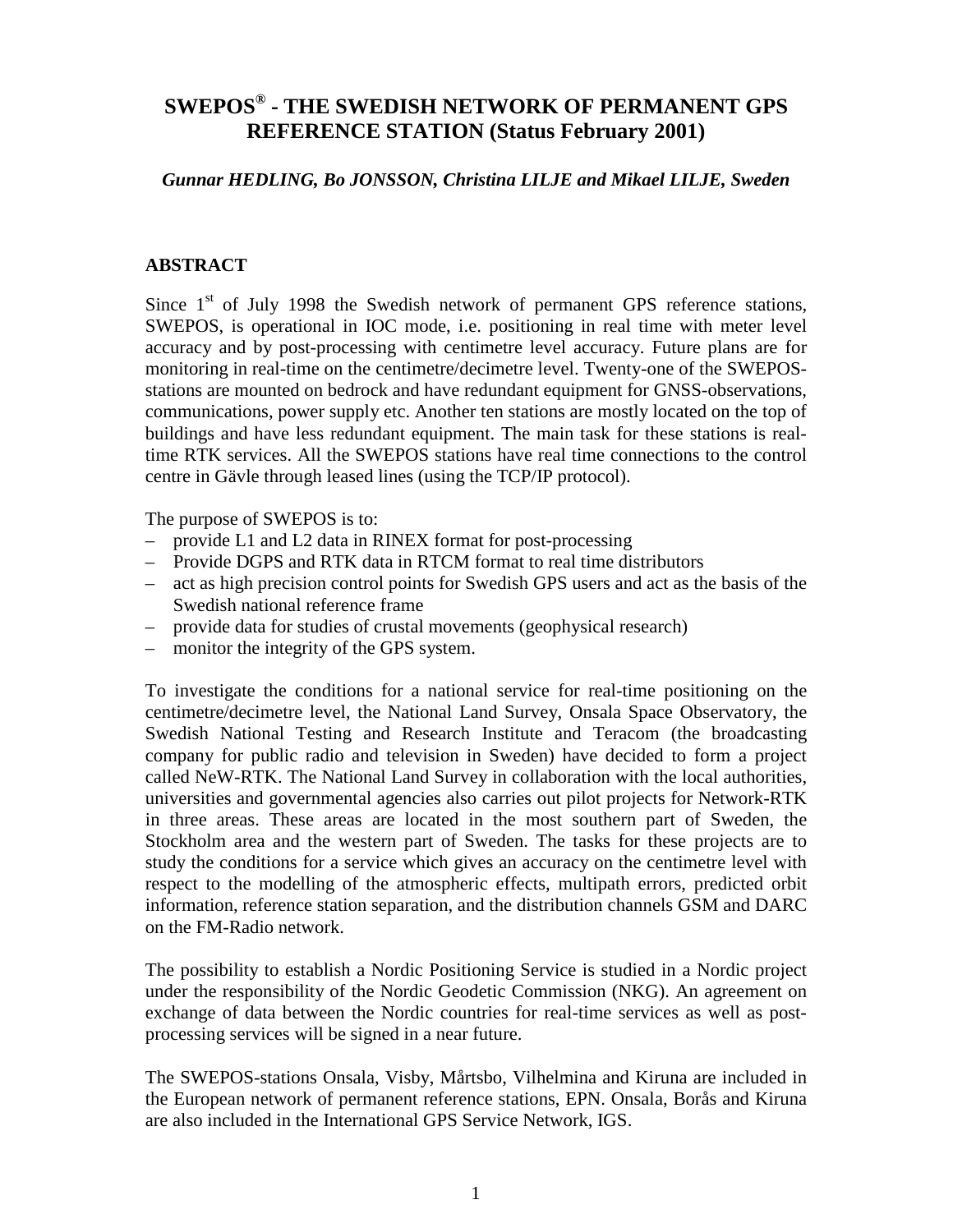### **1. INTRODUCTION**

The development of the Swedish GPS network of permanent reference stations (SWEPOS) started in 1991 and currently 31 stations are in operation. The SWEPOS network was designed and built by the National Land Survey together with Onsala Space Observatory. During the years 1991 and 1992 the locations for twenty stations were reconnoitred and six stations became operational. The remaining 14 stations became operational in the summer 1993 which meant that SWEPOS at this time consisted of 20 stations. In 1996, the  $21<sup>st</sup>$  station became operational. This station is located at the Swedish National Testing and Research Institute in Borås. These stations are all considered to be complete SWEPOS stations meaning that they are acting as a basis for the Swedish National Reference Frame. All equipment at these stations is doubled and they are mounted on bedrock. The average baseline length between the complete SWEPOS stations is 200 km. In connection with the development of RTKservices as well as testing of network-RTK, additional stations have been established. These are Västerås, Göteborg, Malmö, Helsingborg, Örebro, Skinnskatteberg, Hälleforsnäs, Uppsala, Nynäshamn and Stavsnäs. The distribution of the SWEPOS stations can be seen in figure 1.

### **2. DESIGN OF THE SWEPOS NETWORK AND DATA FLOW**

All the SWEPOS stations are connected to a central node, or control centre, using TCP/IP connections. 1 Hz raw observation data and RTCM data (DGPS and RTK) are sent via the communication channels to the control centre. The control centre thus has access to all the observations in real time and provides both real time data to distributors and observation data for post-processing directly to the end user.

Currently GPS measurements in Ashtech raw data format and RTCM message types 1,2,3,18,19 and 22 are transferred in real time via leased lines using the TCP/IP protocol to the control centre at the National Land Survey in Gävle. Data in RINEX format for post-processing can be fetched from the control centre through a WWW/FTP-server. Distributors of real time DGPS and RTK can receive SWEPOS real time corrections in the RTCM format from the control centre via a distribution server and a TCP/IP connection.

Today the raw data and the DGPS corrections are quality checked at the control centre but so far no particular test of the RTK data is performed. Applying the DGPS corrections to raw data from an adjacent reference station and a subsequent position computation and comparison with the known co-ordinates performs the check of the DGPS corrections. The Teqc software is used for quality checking of the raw data. Some selected baselines are computed every hour as a quick check of the postprocessing data. The design of the SWEPOS-network can be seen in figure 2.

The development from an experimental network to IOC status has been financed by the following governmental agencies: the National Railway Administration, the National Road Administration, the Swedish Civil Aviation Administration, the National Maritime Administration, the Telecommunication Administration, the Swedish State Railways, the Swedish Defence and the National Land Survey. The development and operation of SWEPOS are both the responsibility of the National Land Survey.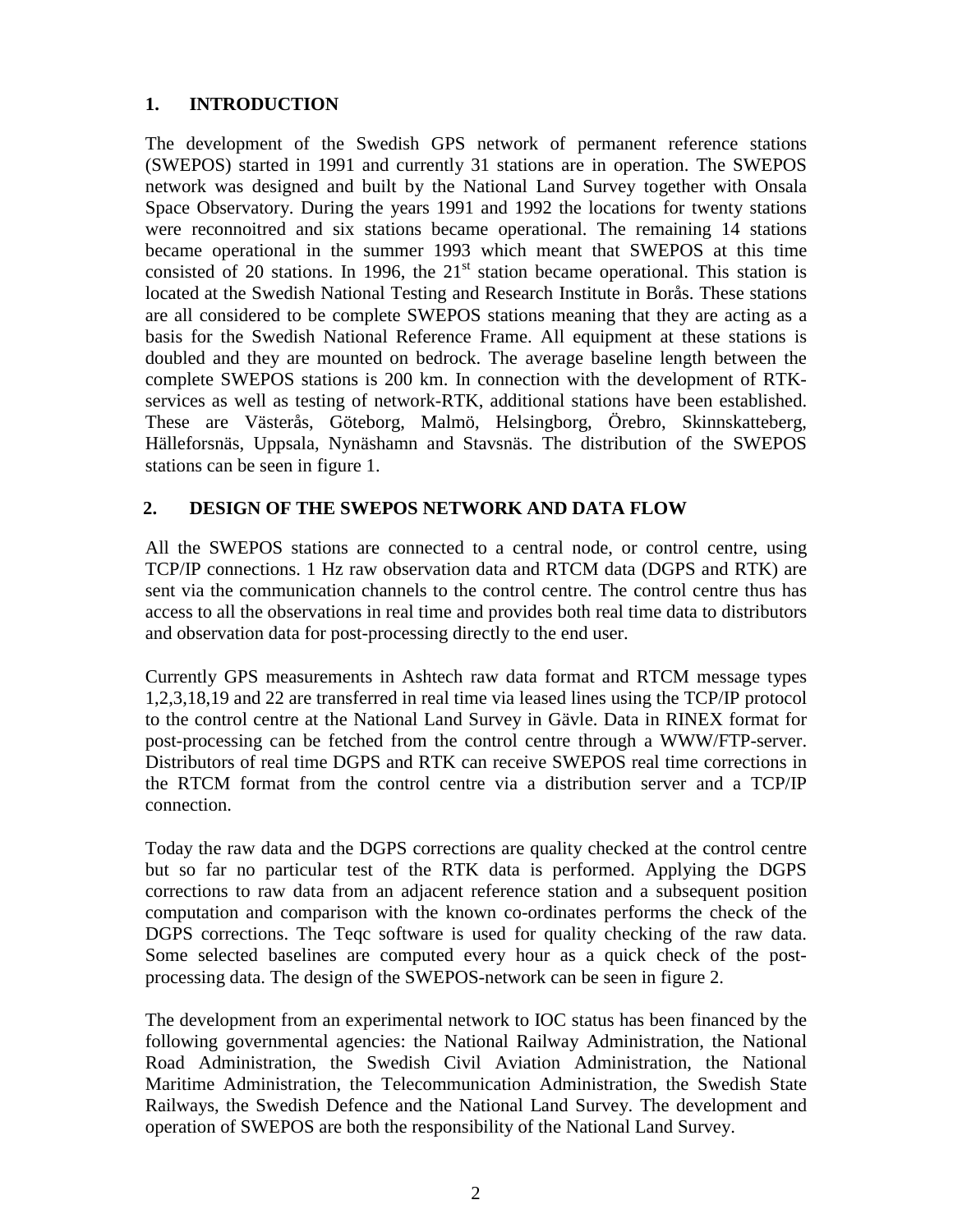

**Figure 1**: SWEPOS-network



**Figure 2:** Design of SWEPOS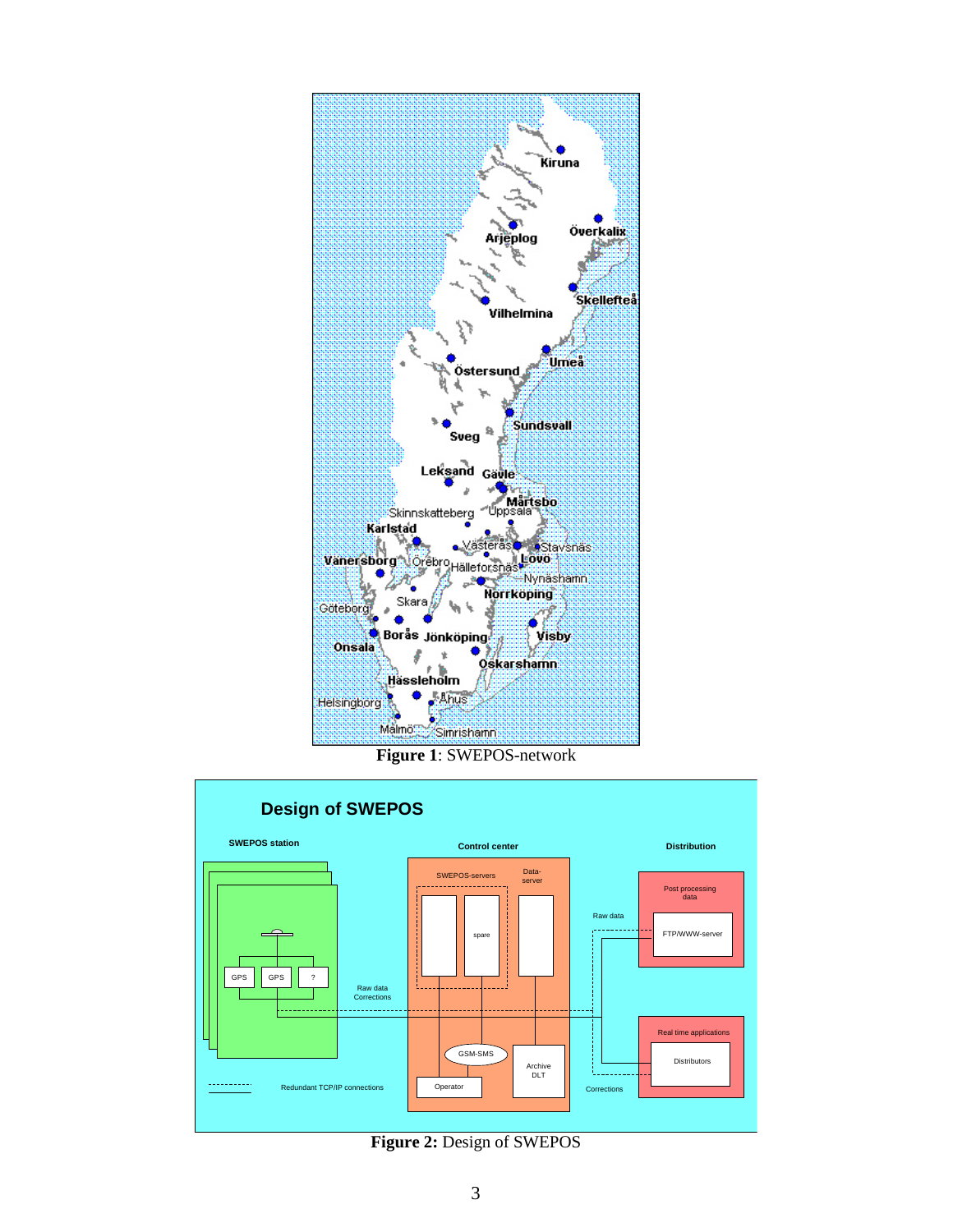#### **3. THE SWEPOS-STATIONS**

#### **3.1 Complete SWEPOS station**

Most of the original 21 SWEPOS stations were built in a similar way. A typical complete SWEPOS station can be seen in the picture below.





**Figure 3**: The SWEPOS station Överkalix

**Figure 4**: Inside a SWEPOS station

In order to find good bedrock, an undisturbed line of sight to the GPS satellites and safe surroundings, most of the original 21 stations are situated in the countryside of Sweden.

A three metre high concrete pillar can be seen on the left of figure 3. On the top, a Dorne Margolin antenna is placed under a radome made of clear acrylic. Due to the winter conditions in Sweden, the pillar is heated electrically to a constant temperature of about 15 degrees Celsius. To monitor the movements of the pillars, a small precision network is established around the pillar using steel bolts as markers in the bedrock.

#### **3.2 Simplified SWEPOS station**

In connection with the development of RTKservices as well as testing of network-RTK, additional stations have been established. These new stations are mostly established on the top of buildings, typically belonging to local authorities. Leased lines are also used to connect these stations to the control centre. The positions of the simplified SWEPOS stations are computed in the same way and together with the complete SWEPOS stations.

The position of the simplified SWEPOS stations is checked by daily computations of all stations in the SWEPOS network.



**Figure 5**: The simplified SWEPOS station Västerås

Data is collected from all stations every second and a 5 degrees elevation mask is used.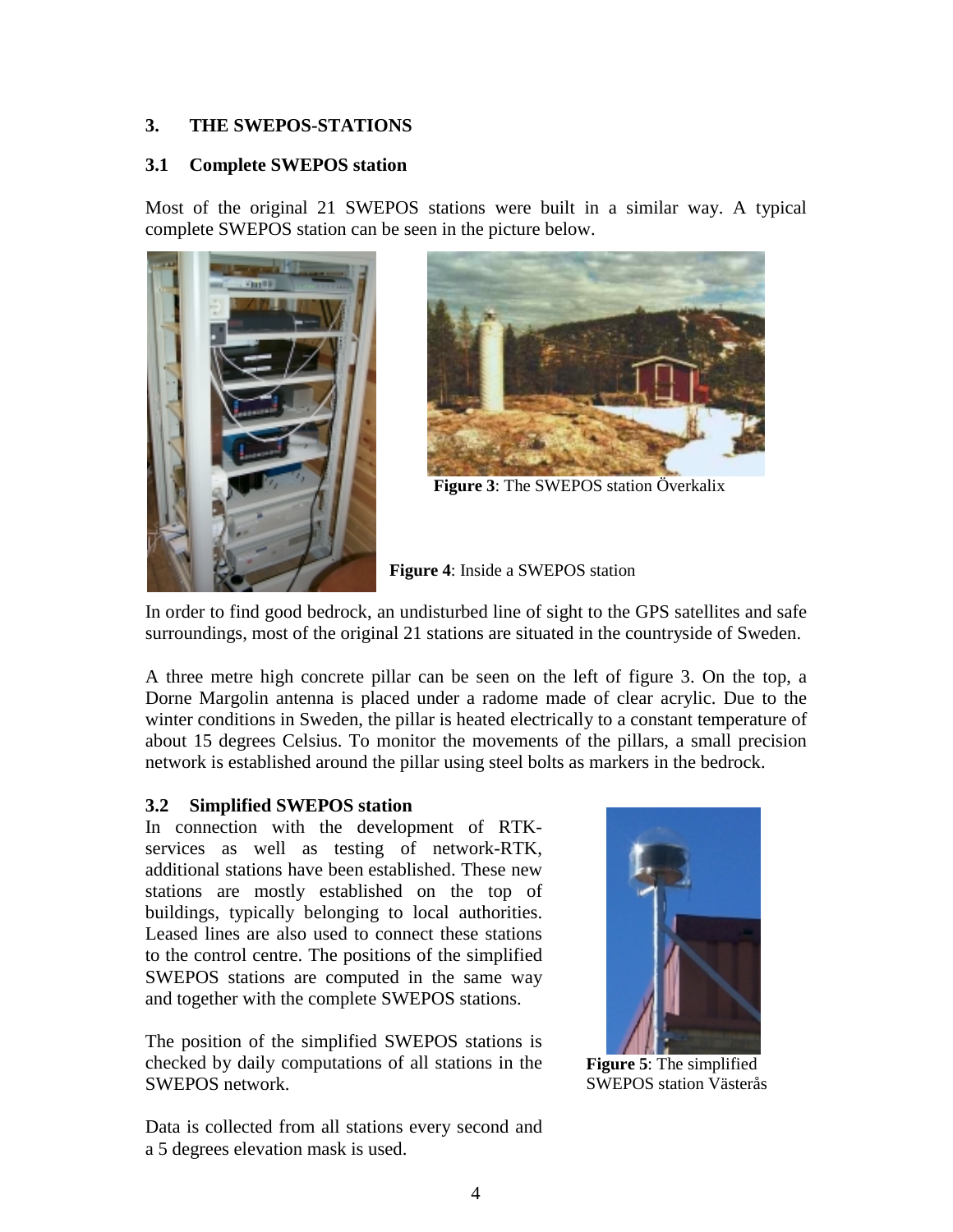#### **4. THE INTERACTION BETWEEN SWEPOS AND GLOBAL/EUROPEAN REFERENCE SYSTEMS (OFFICIAL EUREF AND IGS SITES)**

The National Land Survey and Onsala Space Observatory has been active in international projects. The European countries have collaborated in building up a network of permanent GPS stations as well as computing national realisations of the adopted European three dimensional reference system ETRS 89. This work is done under the IAG Subcommission for Europe (EUREF). EUREF is also engaged with the establishment of a common vertical reference system based on the national levelling networks and the European GPS campaign EUVN.

The realisation of ETRS 89 in Sweden is called SWEREF 99 and replaces SWEREF 93. SWEREF 99 was (certified) accepted by EUREF in June 2000 and is defined by the 21 complete SWEPOS stations.

The SWEPOS stations Visby, Onsala, Martsbo, Vilhelmina and Kiruna are included in the European network of permanent reference stations, EPN. Data is delivered every hour to the data centre at BKG (Federal Agency for Cartography and Geodesy) in Germany. Data in the EPN network is processed at a number of analysis centres in Europe and the results from these computations are combined to one solution per week, which is available on the EUREF web-site. The data from the Nordic block of EUREF sites is processed at the Nordic Commission of Geodesy (NKG) processing centre at Onsala Space Observatory. Onsala, Borås and Kiruna are also included in the network for the International GPS Service (IGS).

#### **5. SWEPOS SERVICES**

Data from the SWEPOS network is available for the end user via the following services

- Post-processing data through a WWW/FTP service
- Automatic Computation Service on the SWEPOS Web
- The DGPS-service Epos run by the Swedish company Teracom
- The DGPS-service Mobipos run by the Swedish company Generic Mobile
- The global WADGPS-service run by the multi-national company Fugro
- The single station RTK-service Ciceron run by Teracom

#### **5.1 Data for post-processing**

SWEPOS data is available on a WWW/FTP server in RINEX-format. The following data files are available:

| Up-date interval          | <b>Observation time</b> |
|---------------------------|-------------------------|
| $\vert$ L1/L2, 1 second   | 1 hour                  |
| $\vert$ L1/L2, 15 seconds | 1 hour                  |
| $\vert$ L1/L2, 15 seconds | 24 hours                |
| L1, 1 second              | 1 hour                  |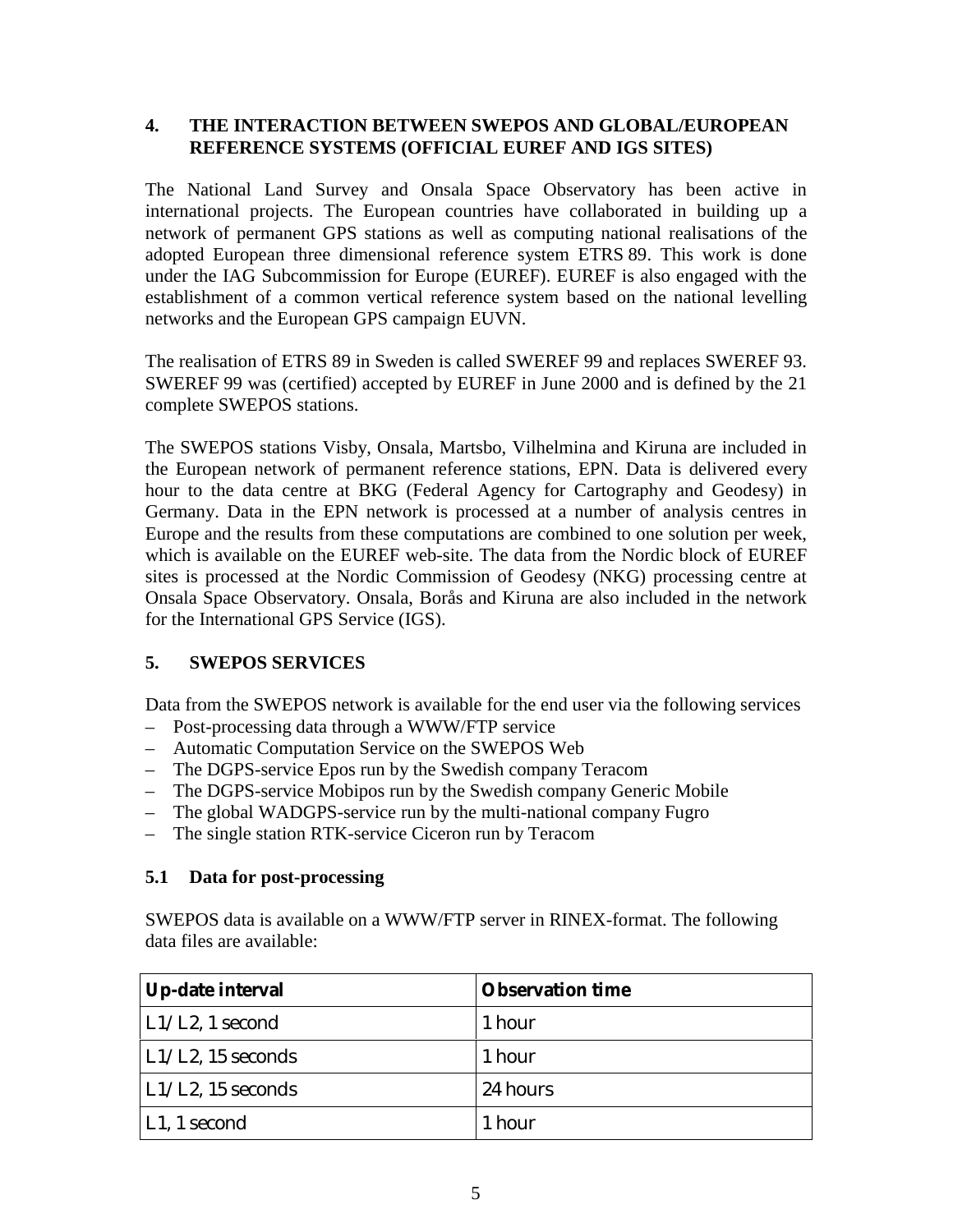Quality checked data is available on the WWW/FTP server for download within one hour after the observation on the SWEPOS station. Data is charged according to a subscription system, see below.

| <b>Availability of</b><br><b>SWEPOS-data</b>   | <b>License contract</b><br>fee for one license | <b>Multiple license</b><br>fee | Day or month<br>fee |
|------------------------------------------------|------------------------------------------------|--------------------------------|---------------------|
| L1/L2-data from five<br><b>SWEPOS</b> stations | $10.000$ SEK/year                              | 40.000 SEK/year                | 500 SEK/day         |
| $L1/L2$ -data from<br><b>SWEPOS</b> stations   | 30.000 SEK/12 months                           | $120.000$ SEK/year             |                     |
| L1-data from one<br><b>SWEPOS</b> station      | 2000 SEK/year                                  | 6000 SEK/year                  | 500 SEK/month       |
| L1-data from five<br><b>SWEPOS</b> stations    | 6000 SEK/year                                  |                                | 500 SEK/day         |
| L1-data from all<br><b>SWEPOS</b> stations     | 18 000 SEK/ year                               |                                |                     |

### **5.2 Automatic Computation Service on the SWEPOS Web**

The National Land Survey has developed an automated processing service in order to facilitate the use of SWEPOS for accurate static post-processed point positioning. The Bernese GPS software and a webpage/email is used for the computations.

The position for any site in Sweden can be computed by submitting an observation file containing dual frequency data in RINEX format to the Automatic Computation Service via the SWEPOS Web-site. The observation file must also contain approximate coordinates for the observed site, antenna height and information about the type of antenna. The computation service will compute a position for the observation site based on the five closest SWEPOS stations, models for the SWEPOS- and user antennas and precise ephemerides. When the processing is completed (typically after 5-10 minutes) the Webb page is updated and a text file with a summary of the processing is sent to the user by e-mail. The final co-ordinates are delivered in the national reference system SWEREF 93 (soon changed to SWEREF 99), a realisation of the European reference system ETRS 89. The users have to transform the results to the desired local reference system if this is required.

The following position accuracy can be expected:

- 2-3 hours of observation-data approximately 1 cm easting/northing standard error approximately 1.5 - 2cm vertical standard error
- 15-30 minutes of observation data approximately 10 cm standard error per co-ordinate component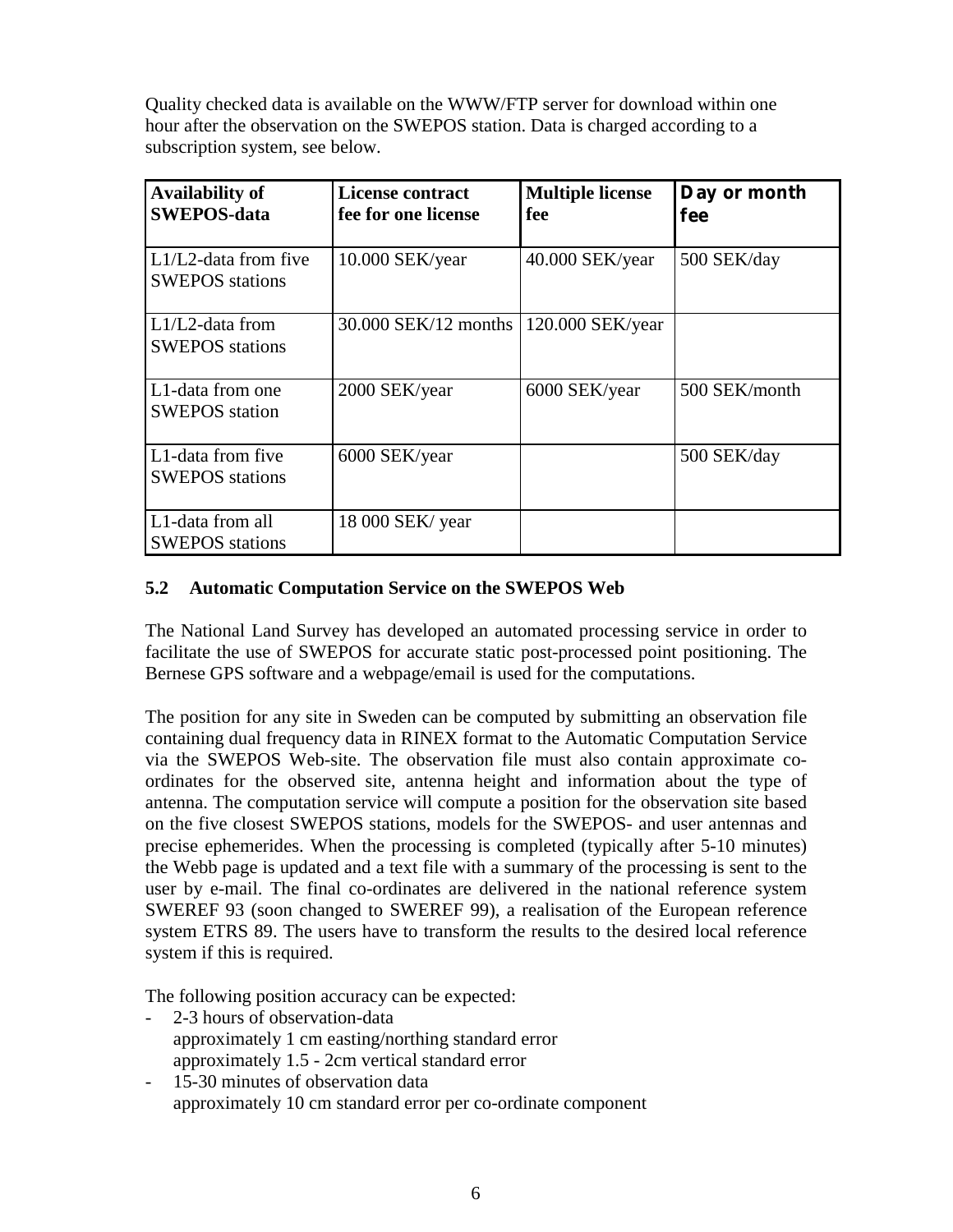# **5.3 The DGPS-service Epos, operated by Teracom**

Epos is a DGPS service operated by the Swedish state company Teracom. Teracom, which also is the Swedish broadcasting company for public radio/TV, broadcasts the corrections via the FM network on the RDS channel of the public channels three and four. An accuracy of 1-2 metre is achievable over most land and sea areas of Sweden.

### **5.4 The DGPS-service Mobipos, operated by Generic Mobile**

Mobipos is a single station DGPS service operated by the Swedish company Generic Mobile. Generic Mobile broadcast the corrections via the FM network at the DARC (Data Radio Channel) channel at the public channel three. An accuracy of 1-2 metre is achievable over most land and sea areas of Sweden.

# **5.5 The network WADGPS-service, operated by Fugro**

OmniSTAR is an international Wide Area DGPS service operated by the multi-national company Fugro. OmniSTAR is a world wide service using geostationary satellites for the distribution of the corrections. The elevation to the geostationary satellites is low at high latitudes, which reduce the availability especially for land applications in northern parts of Sweden. An accuracy of 1-2.5 metres is achievable over most land areas world wide.

# **5.6 The RTK-service Ciceron, operated by Teracom**

Currently single station RTK data is broadcast from eight SWEPOS stations. No modelling of the error sources is performed. It is therefore only possible to use the RTK service up to approximately 20 km from each station. The RTK data is distributed on the DARC channel on the FM-radio network at the public channel four.

### **6. ON-GOING DEVELOPMENT PROJECTS**

In order to attain an efficient real time positioning service which gives a position accuracy on the centimetre level it is necessary to combine data from a number of stations in a network solution, see figure 6.



**Figure 6**: Coverage with single station RTK and network RTK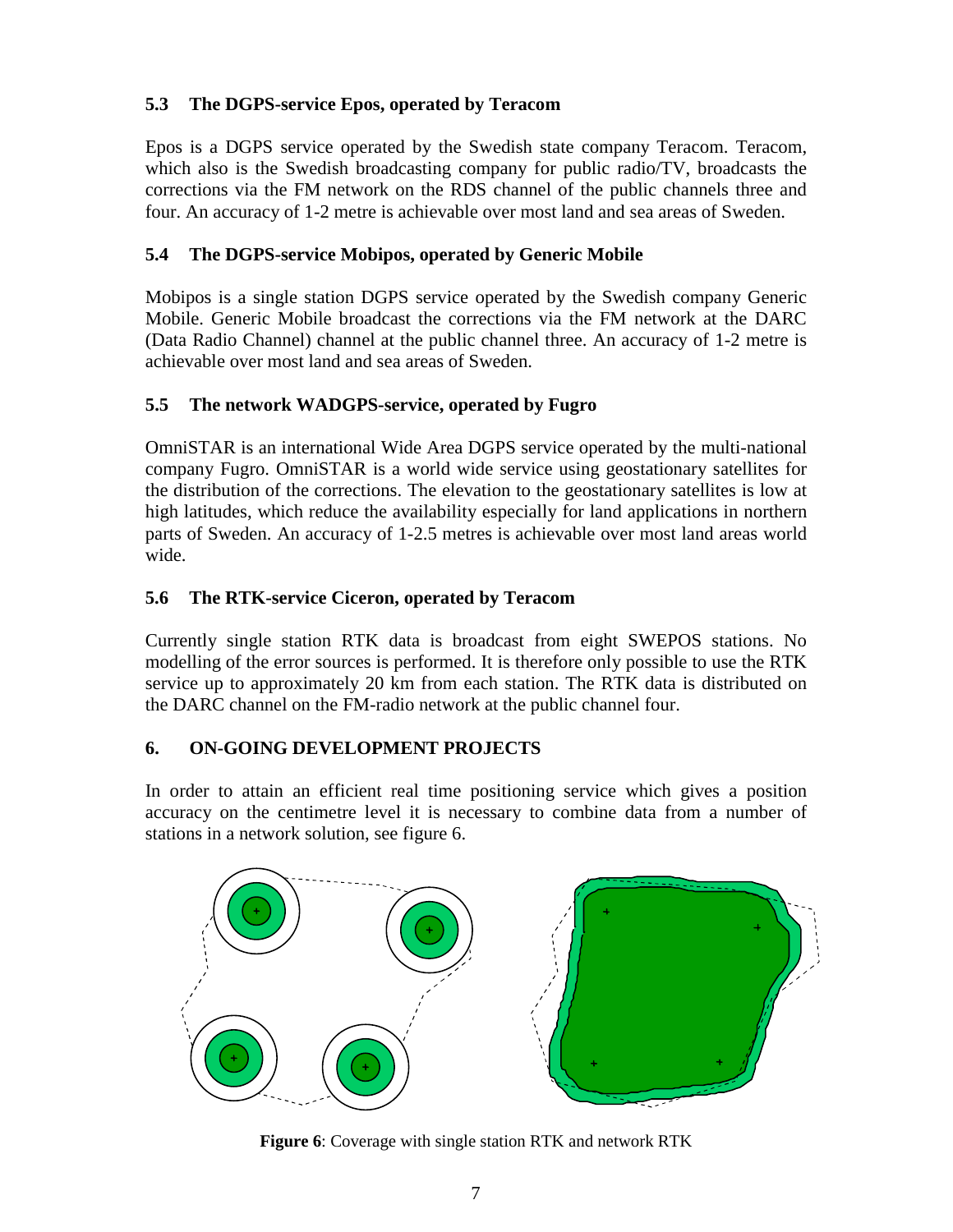For RTK the coverage of a reference station is a circle with the radius 10-20 km depending on the influence of activities in the atmosphere. By using Network-RTK the distances between the reference stations and so the coverage area can be increased. In order to develop a Network-RTK service for parts of Sweden, development projects are going on in co-operation with local authorities, governmental agencies, universities and Teracom. The SWEPOS facilities are used for data collection and data distribution. There are also plans to exchange data from all the Nordic stations for real time as well as post-processing services. The development projects are described below.

#### **6.1 Project NeW-RTK**

NeW-RTK is a collaboration project between the National Land Survey of Sweden (NLS), Onsala Space Observatory, the Swedish National Testing and Research Institute and Teracom. The project was scheduled to end  $1<sup>st</sup>$  of February 2001 and the main task of the project was to test different systems for network RTK in SWEPOS and to use the DARC channel on the FM-radio network as distribution channel. The final task is to find out the possibilities for the establishment of a nation wide RTK service, providing an accuracy on the centimetre/decimetre level.

For test purposes a platform has been is established in the south west of Sweden. The nominal baseline length in SWEPOS is about 200 kilometres. However, the network in this area is denser with several baselines shorter than 70 kilometres. The test area currently consists of six stations; Vänersborg, Jönköping, Göteborg, Onsala, Borås and Skara. In the test area RTCM data is broadcast via DARC. The data rate with DARC is between 4 and 9 kbps depending on coding of the data and demand of real time parameters. During the tests the FM station in Borås is transmitting the network RTK data. It is also possible to broadcast the data via GSM.

So far Network-RTK softwares from Geo++, Terrasat, Onsala Space Observatory and Roberton Enterprices Ltd are installed at the SWEPOS control centre. Since all the softwares are in more or less advanced development stages it is not possible to present any detailed information about our experiences so far.

### **6.2 The projects SKAN-RTK and Position Stockholm–Mälaren**

The purpose of these projects is to obtain experiences of the operation and performance using currently available Network-RTK systems. In these two projects the partners are a number of local authorities, Onsala Space Observatory, University of Lund, National Road Administration, National Rail Administration, National Land Survey and the SWEPOS co-operation group.

The set up of these projects is that real-time data is collected from a number of SWEPOS stations and some temporary reference stations to the SWEPOS control centre and entered into the Network-RTK software GPS Network from Terrasat. Since there is no standard format for Network-RTK data the GSM cellular phone is used as distribution channel. The user dials the SWEPOS control centre, where the GPS network software is installed, and the approximate position is transferred from the GPS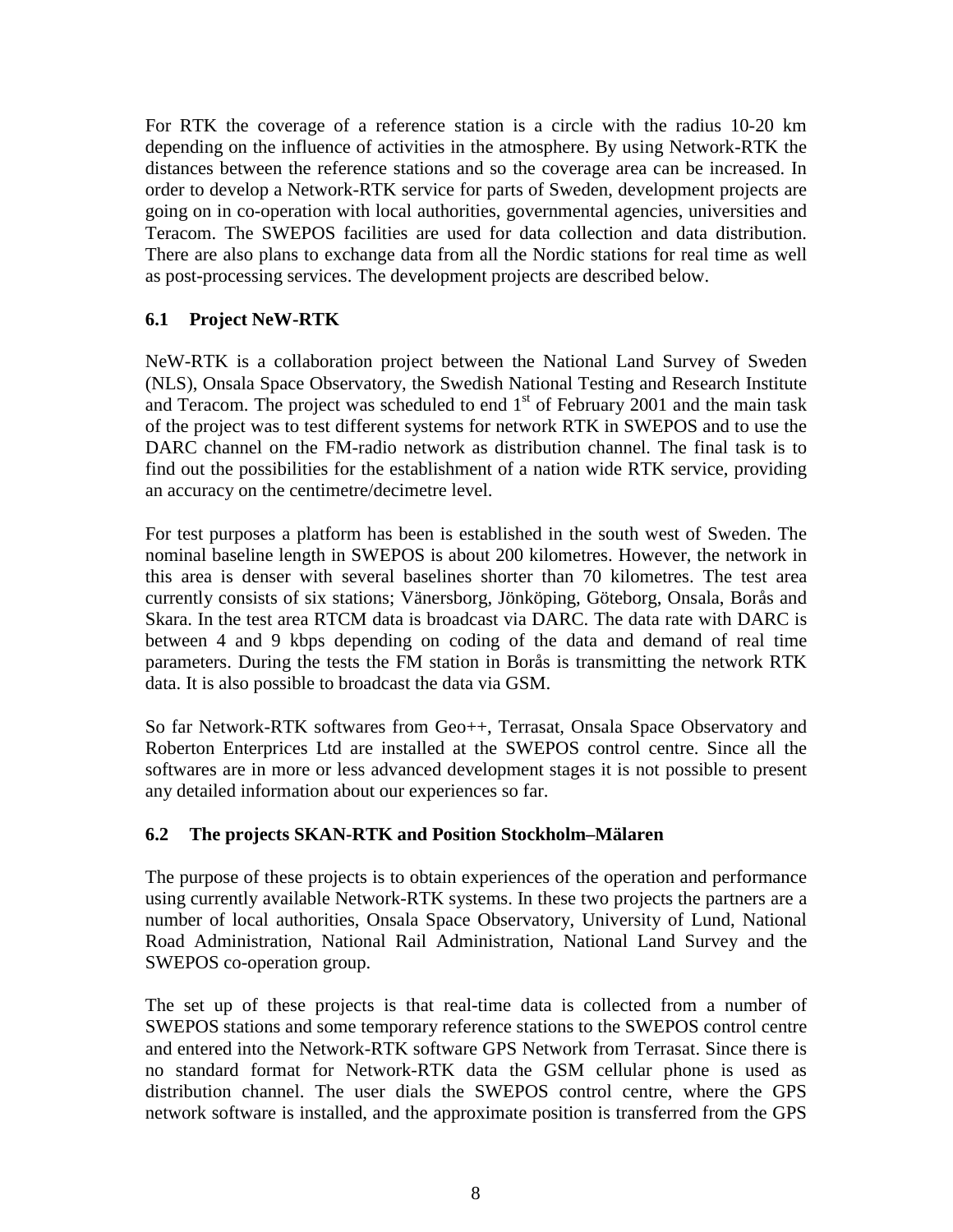receiver. The GPS Network computes a corrected RTK data set and sends it via the GSM channel back to the user.

In the first part of the SKAN-RTK project a lot of work was required for the connection of some brands of GPS receivers to the GSM modem. The use of satellite almanacs and predicted ephemeris in the GPS Network software also required some extra attention. The surveying teams in the field have had both good and not so good experiences. But all the surveyors, who are involved in these projects, are convinced that the Network-RTK concept is a very efficient concept for surveying of details. More detailed results from the project will be published later this year.



**Figure 7**: The three test platsforms for network-RTK existing at present in Sweden. From top to bottom are the areas for the projects Position Stockholm-Mälaren, New-RTK and SKAN-RTK.

#### **6.3 Nordic Positioning Service**

The Directors of the Nordic Mapping Authorities have agreed to exchange data for postprocessing as well as real-time services from the Nordic networks of permanent reference stations free of charge. The end-user or distributor is charged according to the fees in each individual country. If funds are available the long-term goal is to establish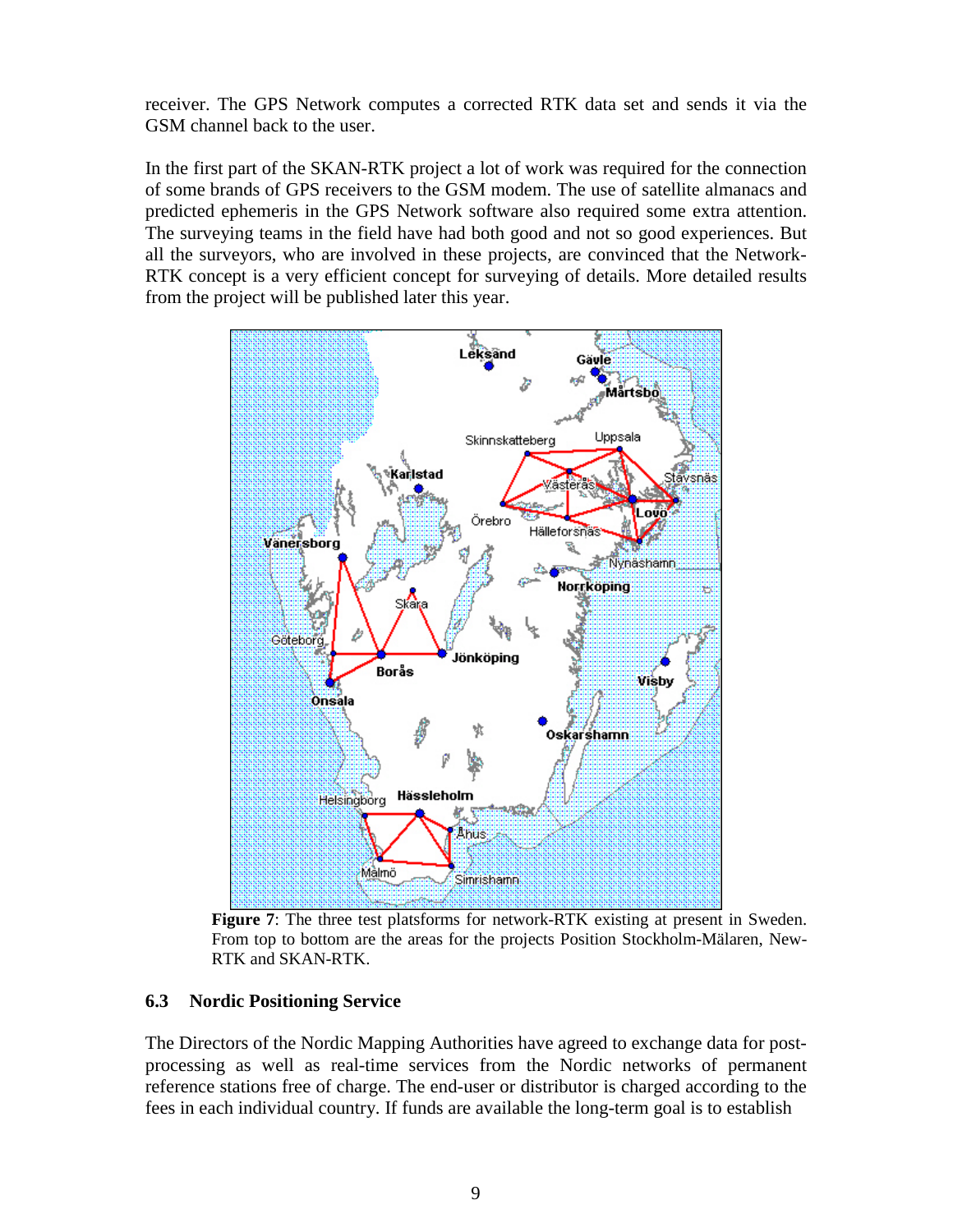- a common Nordic Web-site for down-loading of data from the Nordic network of permanent reference station
- an automatic computation service based on data from the Nordic GPS reference systems
- Improve existing DGPS services to an accuracy of below half a metre
- Test of distribution channels, to investigate whether it is possible to use DARC channels, DAB radio, WAP telephones, or GSM telephones
- Testing different software for the RTK-GPS network. Includes participation in the international RTCM SC-104 Committee
- Design a Nordic RTK-GPS service, including establishing physical stations and describe the computation centres, the communication network and the user interface.
- Make the selected RTK-GPS software operational

At present there are funds allocated for transfer of know-how between the Nordic Mapping Authorities and free exchange of software developed at respective Mapping Authorities.

#### **7. CONCLUSION**

Since  $1<sup>st</sup>$  of July 1998 the Swedish network of permanent reference stations, SWEPOS, is operational in IOC mode, i. e. positioning in real time with position accuracy on the meter level and by post-processing on the centimetre level. Future plans are aiming at positioning in real-time on the centimetre/decimetre level.

Collaboration in the area of Network-RTK between local authorities, governmental agencies, state companies and universities development projects are going on in three geographical areas in Sweden. An important question is whether a standardised Network-RTK message for broadcasting can be developed.

Future plans are real time positioning services which gives positioning accuracy on the centimetre/decimetre level in selected parts of Sweden. These services will be established by SWEPOS in collaboration with local authorities.

#### **REFERENCES**

- Eurenius B, Jivall L (1998): The Use of SWEPOS and GPS in Local Control Networks, Presented at the XXI FIG Congress, Brighton, 1998, Commission 5, 318-330
- Jivall L, Lidberg M (2000): SWEREF 99 an Updated EUREF Realisation for Sweden (2000), Report on the Symposium of the IAG Subcommission for Europe (EUREF) held in Tromsö, 2000.
- Jivall L et. al. (2000): SWEPOS Automated Processing Service, Report on the Symposium of the IAG Subcommission for Europe (EUREF) held in Tromsö, 2000.
- Ottoson C, Jonsson B (1998): GPS Positioning with cm-level Accuracy in Real Time, Proceedings of the XXI FIG Congress, Brighton, 1998, Commission 5, 43-56.
- Vollath U et.al (2000): Multi-Base RTK Positioning Using Virtual Reference Stations, Proceedings of the *International Technical Meeting*, *ION GPS-2000*, Salt Lake City, Utah, 123-131.